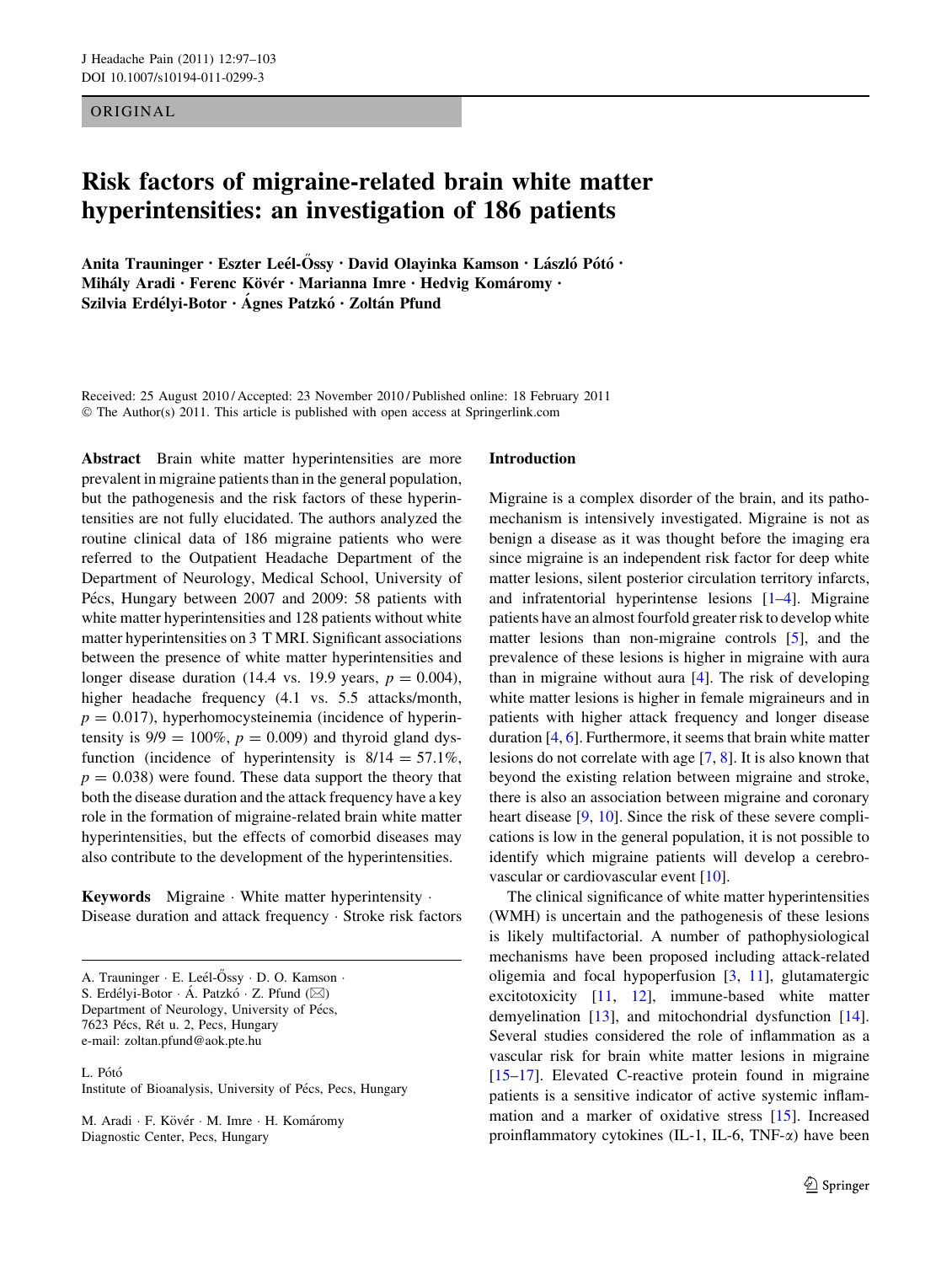reported during acute migraine attacks, as well as in the interictal periods [[16,](#page-5-0) [17](#page-5-0)]. Repeated sterile vascular inflammation results in endothelial injury of the cranial blood vessels, cranial arteriopathy, and consequent thrombosis [[18,](#page-5-0) [19\]](#page-5-0). It has been suggested that cortical spreading depression causes disruption of the blood brain barrier through a matrix metalloproteinase-9-dependent cascade mechanism which may result in local tissue damage [[20\]](#page-5-0). It is also known that endothelial dysfunction associates with an increased rate of cerebrovascular ischemic events, and genetic factors (such as angiotensinconverting enzyme insertion/deletion, methylenetetrahydrofolate reductase C677T polymorphisms, and von Willebrand factor activity) which increase the susceptibility of endothelial dysfunction have been linked to migraine [\[21](#page-5-0), [22](#page-5-0)].

Although migraineurs, particularly with aura, have a higher cardiovascular risk profile than individuals without migraine [[23\]](#page-5-0), the presence of white matter lesions proved to be independent of a history of hypertension, diabetes, smoking, hypercholesterolemia, hyperhomocysteinemia, patent foramen ovale with right-to-left shunt, and oral contraceptive use [\[5](#page-5-0), [24](#page-5-0), [25\]](#page-5-0). Associations with antiphospholipid antibodies (anticardiolipin antibodies, lupus anticoagulans) and abnormal coagulation parameters (antithrombin-III, protein S, protein C) were also not found [\[26](#page-5-0)].

Because of the high prevalence of white matter hyperintensities, and the partly contradictory and uncertain etiological data, we have investigated the possible risk factors for subclinical brain white matter hyperintensities in our own migraine patients by analyzing their routine clinical data.

## Patients and methods

## Subjects and studies

Subjects included in this study were referred to the Outpatient Headache Department of the Department of Neurology, Medical School, University of Pécs, Hungary between 2007 and 2009. All the patients who were chosen for the study met the criteria of migraine patients as defined by the International Headache Society [\[27](#page-5-0)]. Further, patients were also selected based on the lack of major comorbidities, such as hypertension, cardiac disease, diabetes, thyroid gland dysfunction, oncological and haematological diseases, infectious diseases (e.g. HIV, hepatitis), central nervous system demyelination (e.g. multiple sclerosis), and genetically inherited disorders (e.g. CADASIL). Altogether 186 migraine patients were investigated in the study (141 patients without aura, 45 patients with aura, age range 18–58 years, mean age 36.4 years, SD: 8.9; 156 females and 30 males). Based on the findings of brain magnetic resonance imaging (MRI) studies, patients were divided into two groups: patients with WMH (WMH+ group,  $n = 58$ , mean age 40.2 year, 54 patients had supratentorial hyperintensities, 4 patients had cerebellar hyperintensities) and patients without WMH (WMHgroup,  $n = 128$ , mean age 34.9 year).

All participants underwent a structured clinical examination (history taking, physical examination, blood pressure measurement, serum and urine tests, brain MRI study) to identify comorbid medical disorders. Gender, migraine type, disease duration, attack frequency, history of smoking and taking oral contraceptives, serum cholesterol (reference range 4.00–5.60 mmol/l) and low-density lipoprotein (LDL) (reference range 0.00–3.40 mmol/l), uric acid (reference range 180–350 µmol/l), homocysteine levels (reference range  $5.00-15.00 \mu$  mol/l), and thyroid-stimulating hormone levels (reference range 0.27–4.20 mU/l) with thyroxine and triiodothyronine when necessary were routinely examined. Subclinical hypo- and hyperthyroidism was diagnosed when peripheral thyroid hormone levels were within normal reference laboratory range but serum thyroid-stimulating hormone levels were mildly elevated or decreased. In all cases when aura symptoms and/or WMH were present, patients were tested for vasculitis (antinuclear antibody, antineutrophil cytoplasmic autoantibody, antiphospholipid antibody, lupus anticoagulant), for Lyme disease (serum ELISA screening with Western blot testing), and for patent foramen ovale (transthoracic and transesophageal echocardiography).

#### MRI protocol

The brain MRI examinations were carried out with an MR scanner operating at 3 T (Siemens Trio Tim, 12 channel head coil). A qualified neuroradiologist who was blinded to migraine diagnosis and clinical data rated the WMH. WMH were considered if visible as hyperintense on T2 weighted and FLAIR images, without hypointensity on T1 weighted scans, and were larger than 3 mm [[28\]](#page-5-0).

## Statistical analysis

Statistical analysis was performed using the SPSS 15.0 statistical package (SPSS Inc., Chicago, IL, USA). Chisquare tests were performed to assess the difference between the WMH $+$  and WMH $-$  groups in relation to migraine type, disease duration, attack frequency, gender, smoking, cholesterol, LDL, uric acid, and thyroid-stimulating hormone levels. To examine the disease duration, patient groups were created in which the disease duration increased by 5 years in each group (0–5, 5–10, etc.). Furthermore, patients were divided into three groups by monthly attack frequency (rare: 0–1 attacks/month,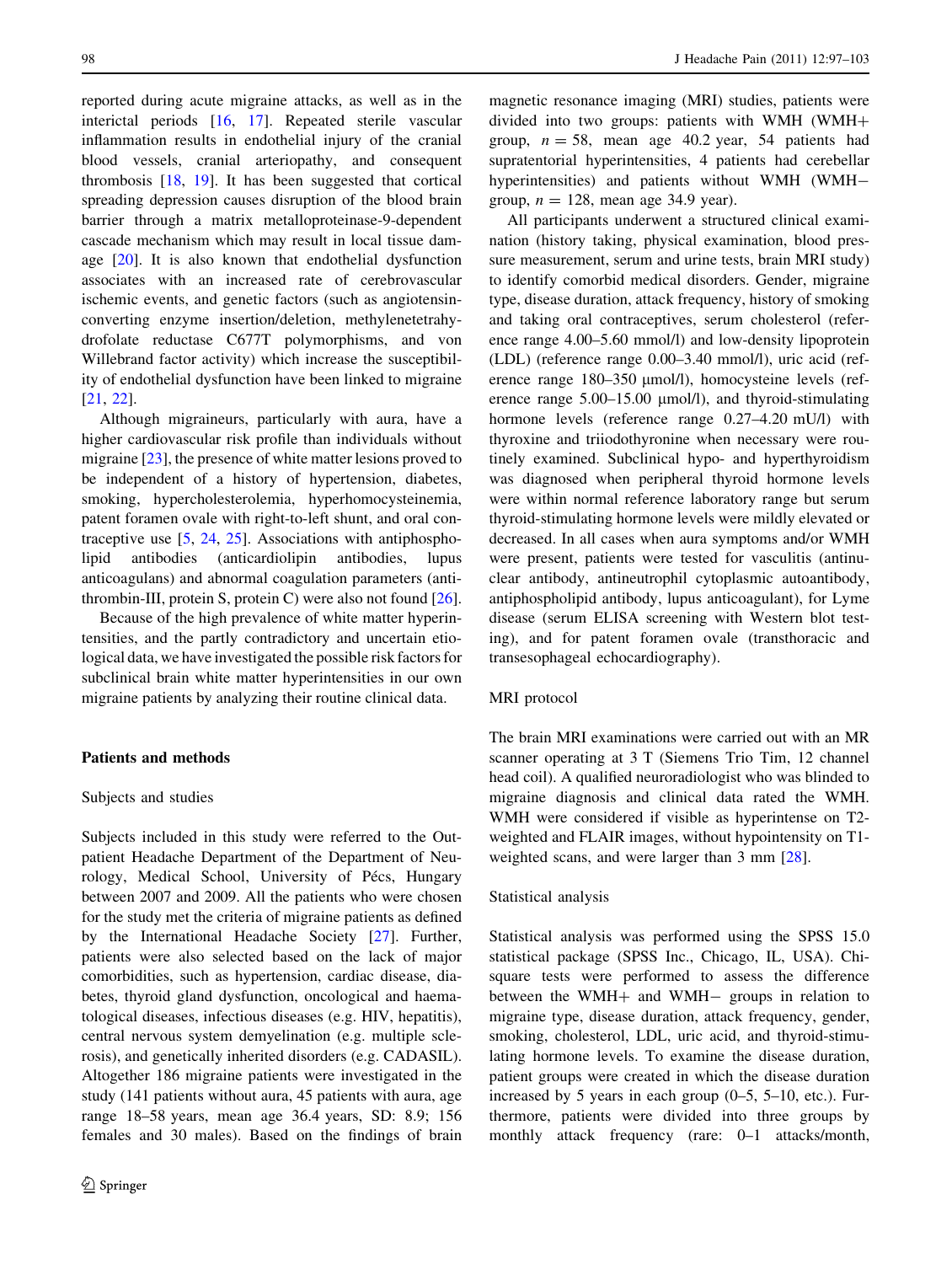average: 2–7 attacks/month, very frequent: 8 or more attacks/month). Since homocysteine level was measured only in 60 patients, and thyroid gland dysfunction was found only in 14 patients, a Fisher's exact test was used to assess the difference between the groups. Both the disease duration and attack frequency were used as dichotomous variables when contingency tables were created and evaluated. Chi-square tests and Fisher's exact test were used for these evaluations. The non-parametric Mann–Whitney test was also applied to investigate the role of the disease duration and the attack frequency in the formation of WMH in different groups, including all patients and migraine subgroups (patients without and with aura). In this analysis, the disease duration and the attack frequency were analyzed as continuous variables. Finally, a binary logistic regression was also performed to predict the presence of WMH from a set of independent variables. For this analysis homocysteine was not used due the number of the tested patients. Group comparisons were not performed for oral contraceptives because most of the migraineurs were female and there was contraceptive use in the past and/or current medical history in almost all cases. A value of  $p < 0.05$  was considered to be significant.

# Results

- 1. There was no statistical difference between females  $(n = 48$  out of 156, 30.7%) and males  $(n = 10)$  out of 30, 33.3%), as well as between migraine patients without aura ( $n = 42$  out of 141, 30.5%) and patients with aura ( $n = 16$  out of 45, 35.6%) in relation to the presence of WMH.
- 2. The number of patients with WMH increased with the increase of disease duration; in patients with above 20

migraine years hyperintensities were significantly more frequent than in those with less than 20 years of duration (under 20 years  $n = 28/120, 23.3\%$ , above 20 years in  $n = 30/66$ , 45.6%,  $p = 0.007$ ). When examining the association between the disease duration and the presence of WMH according to migraine type, it was found that both migraine patients without and with aura have a longer disease duration with WMH, than patients without WMH (Table 1).

- 3. Although the proportion of migraine patients with WMH increased with the monthly migraine attack frequency (0–1 attack/month:  $n = 7/37, 18.9\%$ , 2–7 attacks/month:  $n = 36/114$ ,  $31.5\%$ ,  $\geq 8$  attacks/month:  $n = 15/35$ , 42.9%), there was only a trend towards statistical significance ( $p = 0.08$ ) when the patients were examined in three groups according to their attack frequency. Conversely, when the attack frequency of the WMH+ group was compared to the attack frequency of the WMH- group, a significantly higher attack number was found in the WMH $+$  group (Table 1). When examining the effect of attack frequency on the presence of brain WMH in migraine subgroups, it was found that migraine patients without aura and with WMH have a higher attack frequency than patients without aura and without WMH (Table 1). In patients with aura the same tendency was seen, but the difference was not statistically significant (Table 1).
- 4. WMH did not occur more frequently in smokers  $(n = 18/52, 34.6\%)$  than in non-smokers  $(n = 40/134, ...)$ 29.8%), but smoking was significantly associated  $(p = 0.001)$  with increased monthly attack frequency ( $\leq$ 5 attacks/month:  $n = 87/134$ , 64.9% in non-smokers,  $n = 47/134$ , 35.0% in smokers,  $>$ 5 attacks/month:  $n = 20/52$ , 38.4% in non-smokers,  $n = 32/52$ , 61.5% in smokers).

Table 1 Differences between the WMH- and WMH+ groups in relation to disease duration and attack frequency in migraine patients without and with aura

|                       | Patient number | Disease duration (years) | $p$ value | Attack frequency (attack/month) | $p$ value |
|-----------------------|----------------|--------------------------|-----------|---------------------------------|-----------|
| All patients          |                |                          |           |                                 |           |
| $WMH-$                | 128            | $14.3 \pm 8.5$           | 0.004     | $4.1 \pm 3.0$                   | 0.017     |
| $WMH+$                | 58             | $19.9 \pm 11.6$          |           | $5.5 \pm 3.6$                   |           |
| Patients without aura |                |                          |           |                                 |           |
| $WMH-$                | 99             | $14.7 \pm 8.7$           | 0.030     | $4.6 \pm 3.1$                   | 0.016     |
| WMH+                  | 42             | $19.7 \pm 11.7$          |           | $6.2 \pm 3.6$                   |           |
| Patients with aura    |                |                          |           |                                 |           |
| $WMH-$                | 29             | $13.1 \pm 7.9$           | 0.047     | $2.4 \pm 2.4$                   | 0.067     |
| $WMH+$                | 16             | $20.3 \pm 11.8$          |           | $3.5 \pm 3.0$                   |           |
|                       |                |                          |           |                                 |           |

WMH- patients without white matter hyperintensities, WMH+ patients with white matter hyperintensities

The diseases duration and attack frequency values are presented in mean  $\pm$  1 SD

p values are based on Mann–Whitney statistical analysis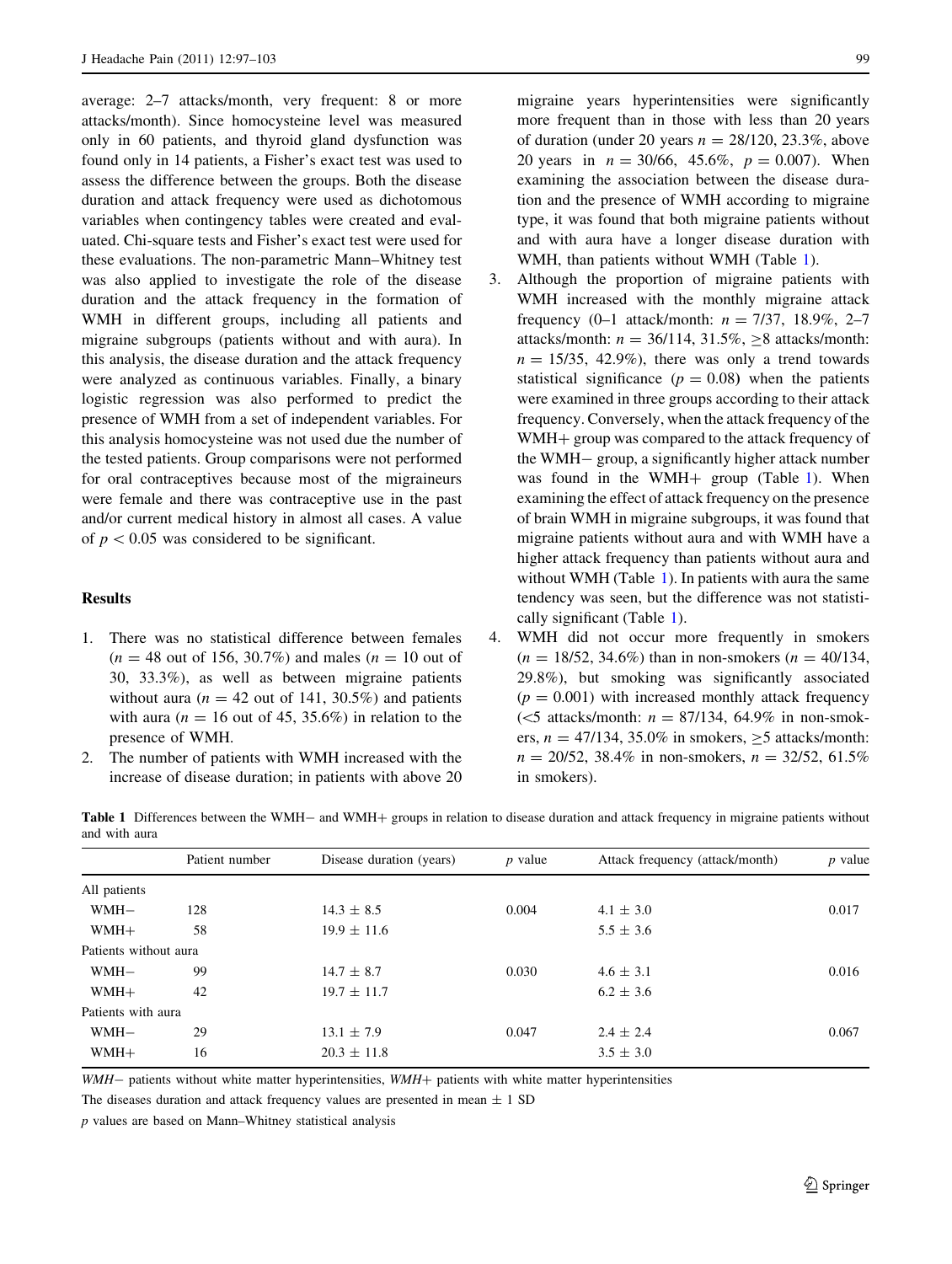- 5. There was a significant relation between abnormally high serum homocysteine levels and the incidence of brain WMH; out of 60 patients tested for serum homocysteine 9 had WMH and homocysteine levels were elevated in all 9 patients ( $p = 0.009$ ).
- 6. Subclinical hypo-  $(n = 8)$  and hyperthyroidism  $(n = 6)$  was detected in 14 patients (14)  $186 = 7.5\%$ ). Out of these patients, eight had WMH (4 patients in both groups,  $8/14 = 57.1\%$ ). Statistical analysis showed the subclinical thyroid dysfunction occurred significantly more frequently in the WMH+ group than in the WMH- group ( $p = 0.038$ ).
- 7. Although the statistical analysis did not show an increased risk of WMH in migraineurs with high cholesterol  $+$  LDL cholesterol ( $p = 0.06$ ) and high uric acid levels ( $p = 0.07$ ), the cholesterol + LDL cholesterol and uric acid values were found more frequently in the elevated range in the  $WHH +$  group  $(n = 18/41, 43.9\%$  for cholesterol + LDL cholesterol,  $n = 7/15$ , 46.6% for uric acid) than in the WMHgroup  $(n = 40/145, 27.5\%$  for cholesterol + LDL cholesterol,  $n = 51/171$ , 29.8% for uric acid).
- 8. When the effects of all the predictor variables were examined, only two good predictor variables were found: the disease duration ( $p<0.01$ ) and the attack frequency  $(p\lt 0.05)$  (Table 2). There was no significant effect with all the other variables ( $p > 0.1$ ) (Table 2).
- 9. An elevated antiphospholipid antibody titer was only found in one patient. Echocardiography showed a tiny patent foramen ovale with right to left shunt in two migraine patients with aura and with brain WMH. There was no patient with pathologic Lyme serology.

#### Discussion

In this study, we have investigated possible risk factors for brain WMH based on migraine history and blood tests. To get more accurate data on those factors which may influence the formation of WMH, diseases which can associate with the presence of brain WMH without migraine, including hypertension, were excluded from our study. We found significantly higher hyperintensity incidence in patients with longer migraine duration, higher headache frequency, subclinical hyper- and hypothyroidism, and elevated plasma concentrations of homocysteine, while in the cases of cholesterol and uric acid, there was a trend towards statistical significance. Statistical difference was not found between migraine patients without and with aura in relation to the presence of WMH, but most of the patients in the WMH $+$  group had only supratentorial signal abnormalities [\[1](#page-4-0)]. There are differences between our results

Table 2 Results of binary logistic regression for white matter hyperintensities

| Examined variables | $\boldsymbol{p}$ | OR    | $95.0\%$ CI for OR |       |
|--------------------|------------------|-------|--------------------|-------|
|                    |                  |       | Lower              | Upper |
| Step 1             |                  |       |                    |       |
| Disease duration   | 0.090            | 1.046 | 0.993              | 1.103 |
| Attack frequency   | 0.018            | 1.164 | 1.026              | 1.321 |
| Age                | 0.913            | 0.997 | 0.947              | 1.049 |
| Gender             | 0.865            | 1.087 | 0.414              | 2.855 |
| Smoking            | 0.249            | 0.584 | 0.234              | 1.457 |
| Thyroid function   | 0.289            | 0.637 | 0.277              | 1.465 |
| Cholesterol        | 0.135            | 0.498 | 0.200              | 1.242 |
| Uric acid          | 0.447            | 0.515 | 0.093              | 2.849 |
| Step 7             |                  |       |                    |       |
| Disease duration   | 0.005            | 1.051 | 1.015              | 1.089 |
| Attack frequency   | 0.017            | 1.153 | 1.026              | 1.295 |

The table presents the  $p$  value, the odds ratio (OR) and the 95% confidence interval (CI) for the OR for all of the variables at Step 1 and for the variables that were significant at Step 7 of the backward stepwise elimination procedure

and the previously documented ones, and we suppose that these are based on the limitations of the performed studies due to differences in patient selection and sample size.

The relation between disease duration and attack frequency to the WMH is not surprising if we take into account the pathophysiology of migraine [[29\]](#page-5-0). During the attack several intracranial pathologic processes are detectable, including intracerebral haemodynamic changes, local inflammatory responses, excessive neuronal activation and excitotoxicity, which may all lead to tissue damage [[30\]](#page-5-0). Although there are regional differences and predilection sites for tissue damage, basically, the migraine attack affects the whole brain [[6,](#page-5-0) [30,](#page-5-0) [31](#page-5-0)]. It is known that there are differences among migraine patients in relation to the risk of the WMH. The risk depends not only on the disease duration and frequency, but the migraine type, attack duration, and comorbid conditions can also influence it [[4,](#page-5-0) [6\]](#page-5-0). The comorbid conditions are mainly routine stroke risk factors and these may lead to tissue damage by direct (e.g. blood vessel endothelium dysfunction, hypercoagulation, embolization) or indirect (e.g. smoking) effects [[21,](#page-5-0) [23](#page-5-0), [32–](#page-5-0)[41\]](#page-6-0). In our study, the occurrence of WMH was not higher in smokers than in non-smokers, but smoking increased the headache frequency, therefore smoking may indirectly cause white matter hyperintensities. These data are consistent with the previously reported ones showing higher prevalence rates for headache amongst smokers compared to non-smokers [\[32](#page-5-0), [33](#page-5-0)].

Plasma homocysteine concentration is controlled by genetic (MTHFR C677T mutation), nutritional (vitamins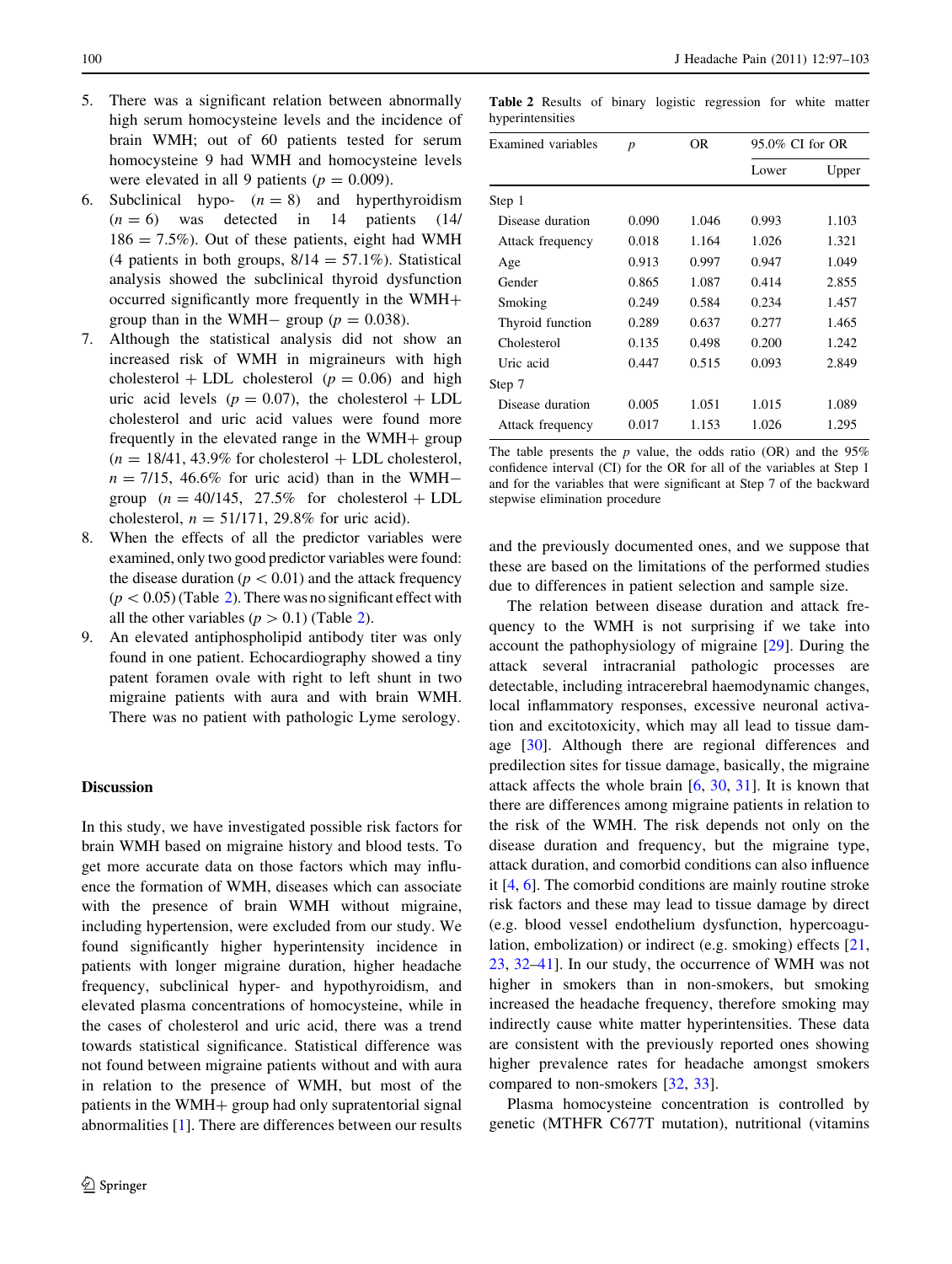<span id="page-4-0"></span>folate, B6, B12) and acquired (smoking, alcohol consumption, renal diseases, malignancies, inflammation, daily physical activity) factors [[34\]](#page-5-0). It is also known that endothelial asymmetric dimethylarginine has been linked with elevated levels of homocysteine [\[35](#page-5-0)]. Conversely, asymmetric dimethylarginine concentrations are substantially elevated by native or oxidized LDL cholesterol [[36\]](#page-5-0). Furthermore, HDL-cholesterol levels were inversely correlated to the homocysteine levels [[37\]](#page-5-0). In this study, we did not examine which factors could lead to an elevation of homocysteine levels, only if the elevation itself was present. Regardless of the provoking factors, elevated total homocysteine concentration is an independent risk factor for recurrent stroke [[38\]](#page-5-0) which may result from an endothelial injury and altered coagulant properties of the blood [\[39](#page-5-0), [40\]](#page-5-0); however, it is still controversial whether mild hyperhomocysteinemia is a causal factor. It has been found that migraine patients with aura who are homozygotes for methylene-tetrahydrofolate reductase (MTHFR) C677T variant, are at risk for elevated levels of homocysteine, and homocysteine-related endothelial dysfunction may be involved in the initiation and maintenance of migraine [\[21](#page-5-0)].

Although subclinical thyroid gland dysfunction was found in few patients in our study, more than half of these patients had brain WMH. Subclinical thyroid gland dysfunction can be a risk factor for WMH in migraine, but currently there is no definite evidence to confirm this. Previously, in a large cross-sectional population-based study, TSH levels were lower among headache patients, especially migraineurs, than in those without headache complaints [[41\]](#page-6-0). It is also known that the endocrine function, including the plasma concentrations of TSH, is altered in chronic migraine patients with high headache frequency and frequent analgesic use [\[42](#page-6-0)]. In addition, a significant correlation was found between the duration of the disease and the altered hormonal response [\[42](#page-6-0)]. Hyperthyroidism can associate with atrial fibrillation and cardioembolic stroke and may lead to a hypercoagulability state [\[43](#page-6-0)]. Hypothyroidism is associated with a worse cardiovascular risk factor profile including elevated cholesterol and lowdensity lipoprotein levels, diastolic hypertension, increased homocysteine and C-reactive protein concentrations, impaired thyroid hormone action on target tissue by smoking, tendency toward decreased fibrinolytic activity in mild and moderate hypothyroidism, and endothelial dysfunction with progression to atherosclerosis [[43\]](#page-6-0).

We found WMH more frequently in our migraine patients with elevated serum cholesterol and uric acid levels, and we speculate that if there is a relation between migraine and cholesterol and uric acids levels, this can be based on altered endothelial dysfunction and migraine attack frequency. Hyperlipoproteinemias can be familial in origin but there are drugs and diseases (e.g. oral contraceptives, hypothyroidism) which can cause secondary hyperlipoproteinemias or worsen underlying hyperlipoproteinemic states [[44\]](#page-6-0). High levels of blood lipids and free fatty acids are among the factors involved in triggering migraine headache [[45\]](#page-6-0). The presence of hypercholesterolemia and dyslipidemia in patients with migraine may increase the risk of vascular wall injury. Hypercholesterolemia is associated with an increase in endothelial permeability, the retention of lipoproteins within the intima of blood vessels, inflammatory cell recruitment and foam cell formation filled with oxidative-LDLs, and finally these processes progress to atherosclerotic plaque maturation [\[46](#page-6-0)]. Cholesterol crystals, a component of human atherosclerotic plaques, could also cause an inflammatory response and neuronal injury in the brain with persistent activation of microglia and astrocytes via microembolization [[47\]](#page-6-0). Furthermore, a number of epidemiologic data show that an elevated serum uric acid level is a powerful predictor of an increased risk of a cardiovascular event including stroke and silent brain infarcts [[48\]](#page-6-0) however, the available data are contradictory. It is entirely plausible that chronic elevations in serum uric acid levels have harmful effects on platelet, smooth muscle, and endothelial function [\[49](#page-6-0)], but the neuroprotective, antioxidant effect of high uric acid levels may associate with improved outcome in the peri-ictal period [[50\]](#page-6-0).

In conclusion, this study provides additional data on the etiology of migraine-related WMH supporting the former assumptions that a wide range of factors contribute to lesion formation. These include attack-related intracerebral changes and direct or indirect effects of comorbid diseases. Development in understanding the pathophysiology of migraine and the pathology of WMH, the use of effective therapy for migraine attack and prophylaxis, detection and treatment of vascular risk factors, and avoiding smoking may help to prevent the development of the hyperintensities.

Acknowledgments This work was supported by grants from EEA/ Norwegian Financial Mechanism HU 0114—''Save what can be saved''—applied neurological research using high-field magnetic resonance imaging.

Conflict of interest None.

Open Access This article is distributed under the terms of the Creative Commons Attribution License which permits any use, distribution and reproduction in any medium, provided the original author(s) and source are credited.

# References

1. Kruit MC, van Buchem MA, Hofman PA, Bakkers JT, Terwindt GM, Ferrari MD, Launer LJ (2004) Migraine is a risk factor for subclinical brain lesions. JAMA 291:427–434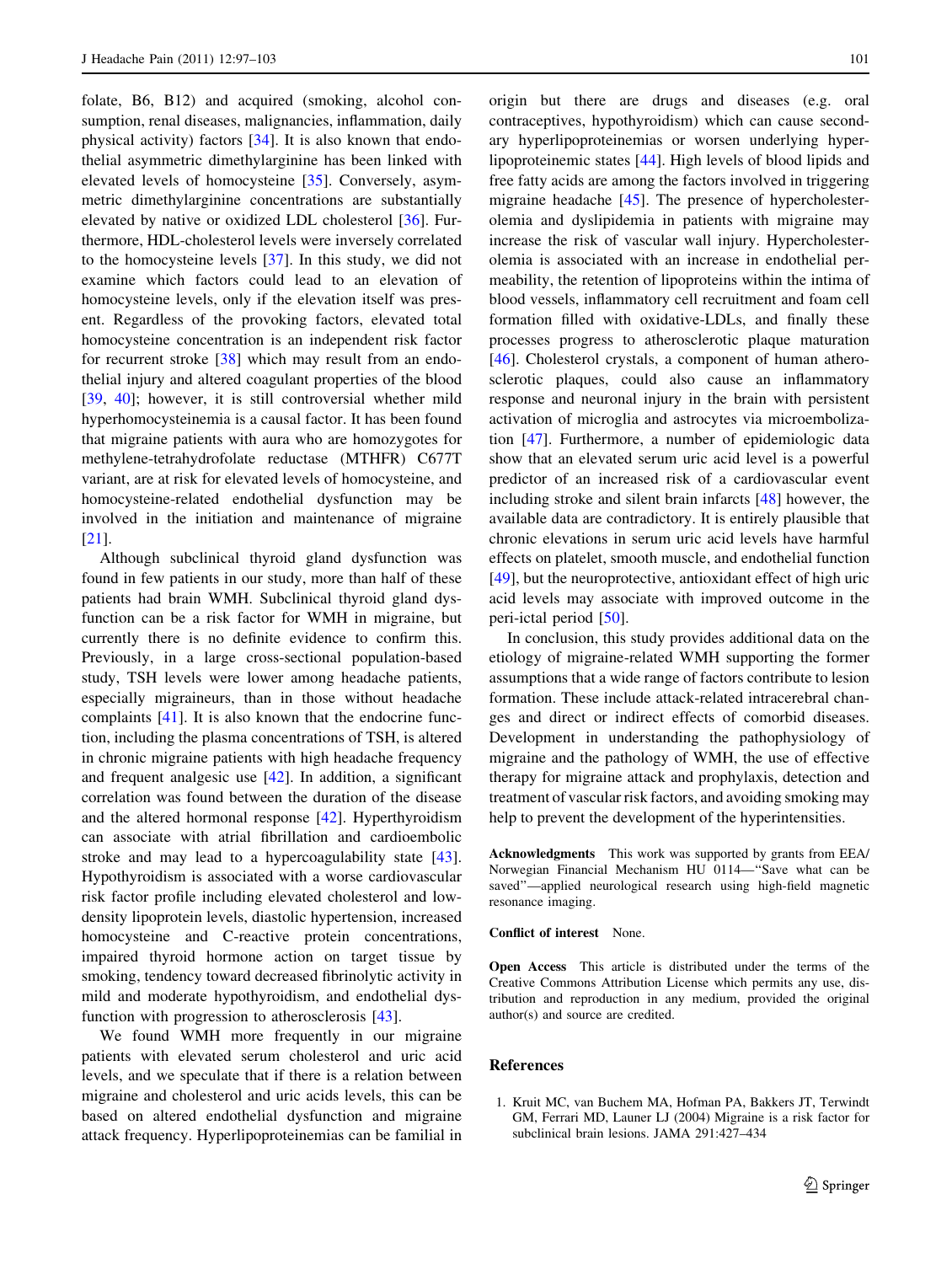- <span id="page-5-0"></span>2. Kruit MC, Launer LJ, Ferrari MD, van Buchem MA (2005) Infarcts in the posterior circulation territory in migraine. The population-based MRI CAMERA study. Brain 128:2068– 2077
- 3. Kruit MC, Launer LJ, Ferrari MD, van Buchem MA (2006) Brain stem and cerebellar hyperintense lesions in migraine. Stroke 37:1109–1112
- 4. Kruit MC, van Buchem MA, Launer LJ, Terwindt GM, Ferrari MD (2010) Migraine is associated with an increased risk of deep white matter lesions, subclinical posterior circulation infarcts and brain iron accumulations: the population-based MRI CAMERA study. Cephalalgia 30:129–136
- 5. Swartz RH, Kern RZ (2004) Migraine is associated with magnetic resonance imaging white matter abnormalities: a metaanalysis. Arch Neurol 61:1366–1368
- 6. Schmitz N, Admiraal-Behloul F, Arkink EB, Kruit MC, Schoonman GG, Ferrari MD, van Buchem MA (2008) Attack frequency and disease duration as indicators for brain damage in migraine. Headache 48:1044–1055
- 7. Fazekas F, Koch M, Schmidt R, Offenbacher H, Payer F, Freidl W, Lechner H (1992) The prevalence of cerebral damage varies with migraine type: a MRI study. Headache 32:287–291
- 8. Benedittis GD, Lorenzetti A, Sina C, Bernasconi V (1995) Magnetic resonance imaging in migraine and tension-type headache. Headache 35:264–268
- 9. Sacco S, Olivieri L, Bastianello S, Carolei A (2006) Comorbid neuropathologies in migraine. J Headache Pain 7:222–230
- 10. Sacco S, Cerone D, Carolei A (2008) Comorbid neuropathologies in migraine: an update on cerebrovascular and cardiovascular aspects. J Headache Pain 9:237–248
- 11. Dodick DW, Roarke MC (2007) Crossed cerebellar diaschisis during migraine with prolonged aura: a possible mechanism for cerebellar infarction. Cephalalgia 28:83–86
- 12. Longoni M, Ferrarese C (2006) Inflammation and excitotoxicity: role in migraine pathogenesis. Neurol Sci Suppl 2:S107–S110
- 13. Robbins L, Friedman H (1992) MRI in migraineurs. Headache 32:507–508
- 14. Sparaco M, Feleppa M, Lipton RB, Rapoport AM, Bigal ME (2006) Mitochondrial dysfunction in migraine: evidence and hypotheses. Cephalalgia 26:361–372
- 15. Blake GJ, Ridker PM (2001) Novel clinical markers of vascular wall inflammation. Circ Res 89:763–771
- 16. Munno I, Centozone V, Marinaro M, Bassi A, Lacedra G, Causarano V, Nardelli P, Cassiano MA, Albano O (1998) Cytokines and migraine: increase of IK-5 an IL-4 plasma levels. Headache 38:465–467
- 17. Sarchielli P, Alberti A, Baldi A, Coppola F, Rossi C, Pierguidi L, Floridi A, Calabresi P (2006) Proinflammatory cytokines, adhesion molecules and lymphocyte integrin expression in the internal jugular blood of migraine patients without aura assessed ictally. Headache 46:200–207
- 18. Moskowitz MA, Macfarlane R (1993) Neurovascular and molecular mechanisms in migraine headaches. Cerebrovasc Brain Metab Rev 5:159–177
- 19. Welch KM (2003) Stroke and migraine—the spectrum of cause and effect. Funct Neurol 18:121–126
- 20. Gursoy-Ozdemir Y, Qiu J, Matsuoka N, Bolay H, Bermpohl D, Jin H, Wang X, Rosenberg GA, Lo EH, Moskowitz MA (2004) Cortical spreading depression activates and upregulates MMP-9. J Clin Invest 113:1447–1455
- 21. Lea RA, Ovcaric M, Sundholm J, MacMillan J, Griffiths LR (2004) The methylenetetrahydrofolate reductase gene variant C677T influences susceptibility to migraine with aura. BMC Med 2:3
- 22. Tietjen GE, Herial NA, Utley C, White L, Yerga-Woolwine S, Joe B (2009) Association of von Willebrand factor activity with

ACE I/D and MTHFR C677T polymorphisms in migraine. Cephalalgia 29:960–968

- 23. Scher AI, Terwindt GM, Picavet HS, Verschuren WM, Ferrari MD, Launer LJ (2005) Cardiovascular risk factors and migraine: the GEM population-based study. Neurology 64:614–620
- 24. Rao R, Rosati A, Liberini P, Gipponi S, Venturelli E, Sapia E, Ambrosi C, Padovani A (2008) Cerebrovascular risk factors and MRI abnormalities in migraine. Neurol Sci 29:S144–S145
- 25. Del Sette M, Dinia L, Bonzano L, Roccatagliata L, Finocchi C, Parodi RC, Sivori G, Gandolfo C (2008) White matter lesions in migraine and right-to-left shunt: a conventional and diffusion MRI study. Cephalalgia 28:376–382
- 26. Intiso D, Di Rienso F, Rinaldi G, Zarrelli MM, Giannatempo GM, Crociani P, Di Viesti P, Simone P (2006) Brain MRI white matter lesions in migraine patients: is there a relationship with antiphospholipid antibodies and coagulation parameters? Eur J Neurol 13:1364–1369
- 27. Headache Classificiation Subcommittee of the International Headache Society (2004) The international classification of headache disorders: 2nd edition. Cephalalgia 24(Suppl 1):9–160
- 28. Vermeer SE, Hollander M, van Dijk EJ, Hofman A, Koudstaal PJ, Breteler MMB (2003) Silent brain infarcts and white matter lesions increase stroke risk in general population. Stroke 34:1126–1129
- 29. Dalkara T, Nozari A, Moskowitz MA (2010) Migraine aura pathophysiology: the role of blood vessels and microembolisation. Lancet Neurol 9:309–317
- 30. Rocca MA, Colombo B, Inglese M, Codella M, Comi G, Filippi M (2003) A diffusion tensor magnetic resonance imaging study of brain tissue from patients with migraine. J Neurol Neurosurg Psychiatry 74:501–503
- 31. Valfre` W, Rainero I, Bergui M, Pinessi L (2008) Voxel-based morphometry reveals gray matter abnormalities in migraine. Headache 48:109–117
- 32. Aamodt AH, Stovner LJ, Hagen K, Bråthen G, Zwart J (2006) Headache prevalence related to smoking and alcohol use. The Head-HUNT Study. Eur J Neurol 13:1233–1238
- 33. López-Mesonero L, Márquez S, Parra P, Gámez-Leyva G, Muňoz P, Pascual J (2009) Smoking as a precipitating factor for migraine: a survey in medical students. J Headache Pain 10:101–103
- 34. Welch GN, Loscalzo J (1998) Mechanisms of disease: homocysteine and atherothrombosis. N Engl J Med 338:1042–1050
- 35. Stuhlinger MC, Stanger O (2005) Asymmetric dimethyl-L-arginine (ADMA): a possible link between homocyst(e)ine and endothelial dysfunction. Curr Drug Metab 6:3–14
- 36. Boger RH, Sydow K, Borlak J, Thum T, Lenzen H, Schubert B, Tsikas D, Bode-Boger SM (2000) LDL cholesterol upregulates synthesis of asymmetrical dimethylarginine in human endothelial cells: involvement of S-adenosylmethionine-dependent methyltransferases. Circ Res 87:99–105
- 37. Chrysohoou C, Pitsavos C, Skoumas J, Masoura C, Katinioti A, Panagiotakos D, Stefanadis C (2007) The emerging anti-inflammatory role of HDL-cholesterol, illustrated in cardiovascular disease free population; the ATTICA study. Int J Cardiol 122:29–33
- 38. Boysen G, Brander T, Christensen H, Gideon R, Truelsen T (2003) Homocysteine and risk of recurrent stroke. Stroke 34:1258–1261
- 39. Chambers JC, McGregor A, Jean-Marie J, Obeid OA, Kooner JS (1999) Demonstration of rapid onset vascular endothelial dysfunction after hyperhomocysteinemia: an effect reversible with vitamin C therapy. Circulation 99:1156–1160
- 40. Hering-Hanit R, Gadoth N, Yavetz A, Gavendo S, Sela B (2001) Is blood homocysteine elevated in migraine? Headache 41:779–781